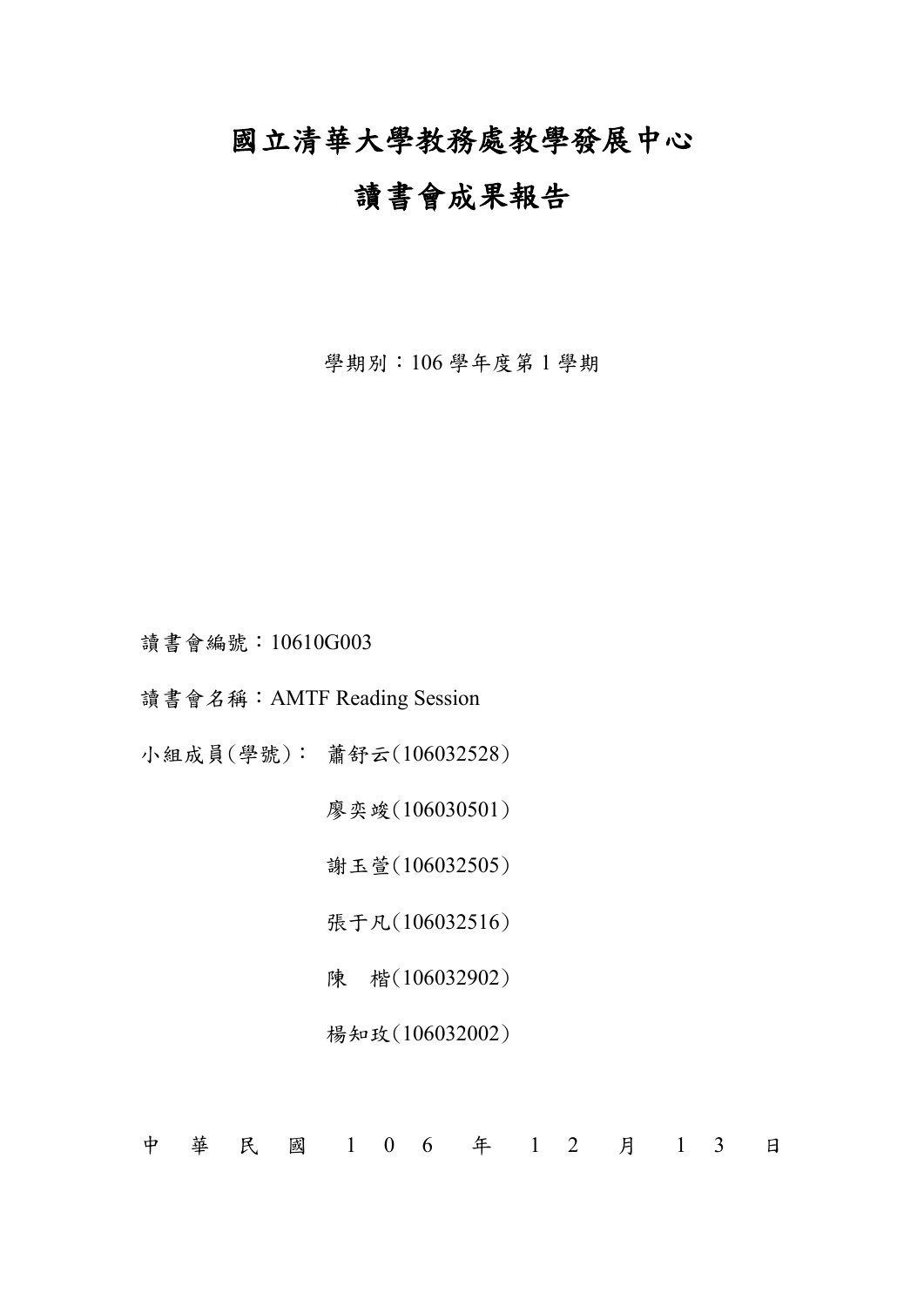# 目錄

|    | $\overline{\phantom{a}}$ |  |  |  |
|----|--------------------------|--|--|--|
|    | 二、                       |  |  |  |
|    |                          |  |  |  |
|    |                          |  |  |  |
|    |                          |  |  |  |
|    | 三、                       |  |  |  |
|    |                          |  |  |  |
|    |                          |  |  |  |
|    | 四、                       |  |  |  |
| 貳、 |                          |  |  |  |
| 參、 |                          |  |  |  |
| 肆、 |                          |  |  |  |
|    |                          |  |  |  |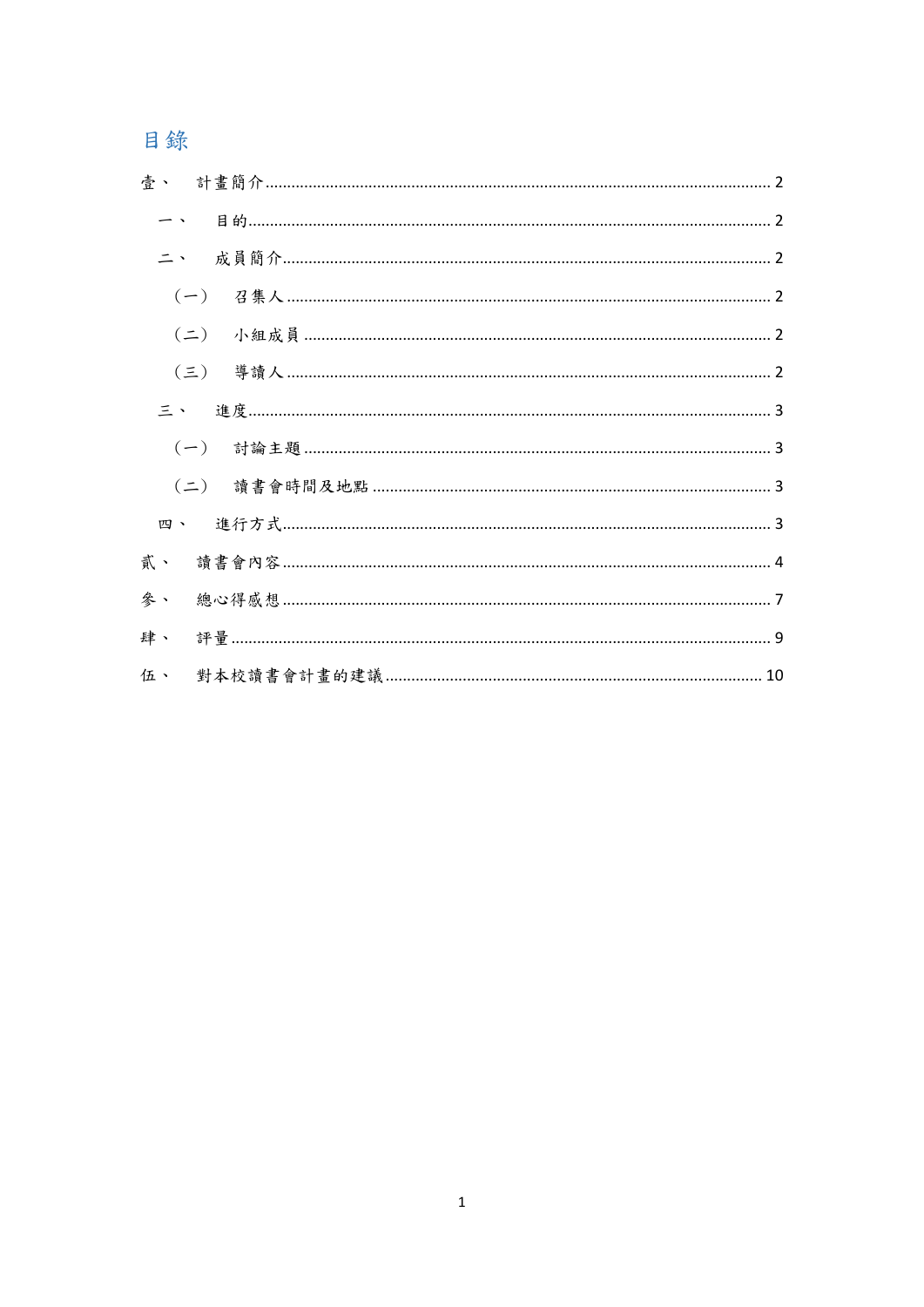#### <span id="page-2-0"></span>壹、 計畫簡介

<span id="page-2-1"></span>一、目的

AMTF Reading Session 讀書會由國立清華大學化學工程學系陳信龍教授之 實驗室同學組成。為促進研究風氣以及加速知識、資訊的流通,故成立此讀書會。

<span id="page-2-2"></span>二、成員簡介

<span id="page-2-3"></span>(一) 召集人

召集人蕭舒云,畢業於國立清華大學化學工程學系,現為化學工程研究所碩 士班一年級學生,於陳信龍教授實驗室從事高分子物理相關之研究。

<span id="page-2-4"></span>(二) 小組成員

成員廖奕竣、謝玉萱、張于凡,分別畢業於國立清華大學化學工程學系、國 立成功大學化學工程學系、以及國立清華大學工學院學士班,現與召集人同為化 工所碩士班一年級學生,於陳信龍教授實驗室從事高分子物理相關之研究。成員 陳楷,畢業於國立清華大學化學工程學系,現於化工所逕讀博士班,於陳信龍教 授實驗室從事高分子物理相關研究。成員楊知玫,為國立清華大學化學工程學系 四年級學生,因對於高分子物理之研究有興趣,現在於陳信龍教授實驗室做專題 生,並且與研究生一同修習高分子物理相關知識。

<span id="page-2-5"></span>(三) 導讀人

導讀人林芝瑄,畢業於國立清華大學化學工程研究所,現為陳信龍教授實驗 室之研究助理;邀請從化工所畢業的學姊作為本讀書會之導讀人,在學術知識的 討論之外,亦能夠輔導我們前往研究之路,無論是專業領域之內的經驗談,或是 作為研究生涯裡的陪伴與傾聽。而邀請紐西蘭博士後研究員 Bradley Mansel 參與 本讀書會並擔任導讀人,則是希望在學習物理相關知識之餘,亦可增進語言能力、 培養國際觀。邀請現就讀國立台灣大學高分子研究所的陳佳慧擔任本讀會之導讀 人,是期待來自不同學校的文化及風氣,能夠帶領我們跳脫既有的框架,以更宏 觀的眼界去認識高分子的研究領域。

2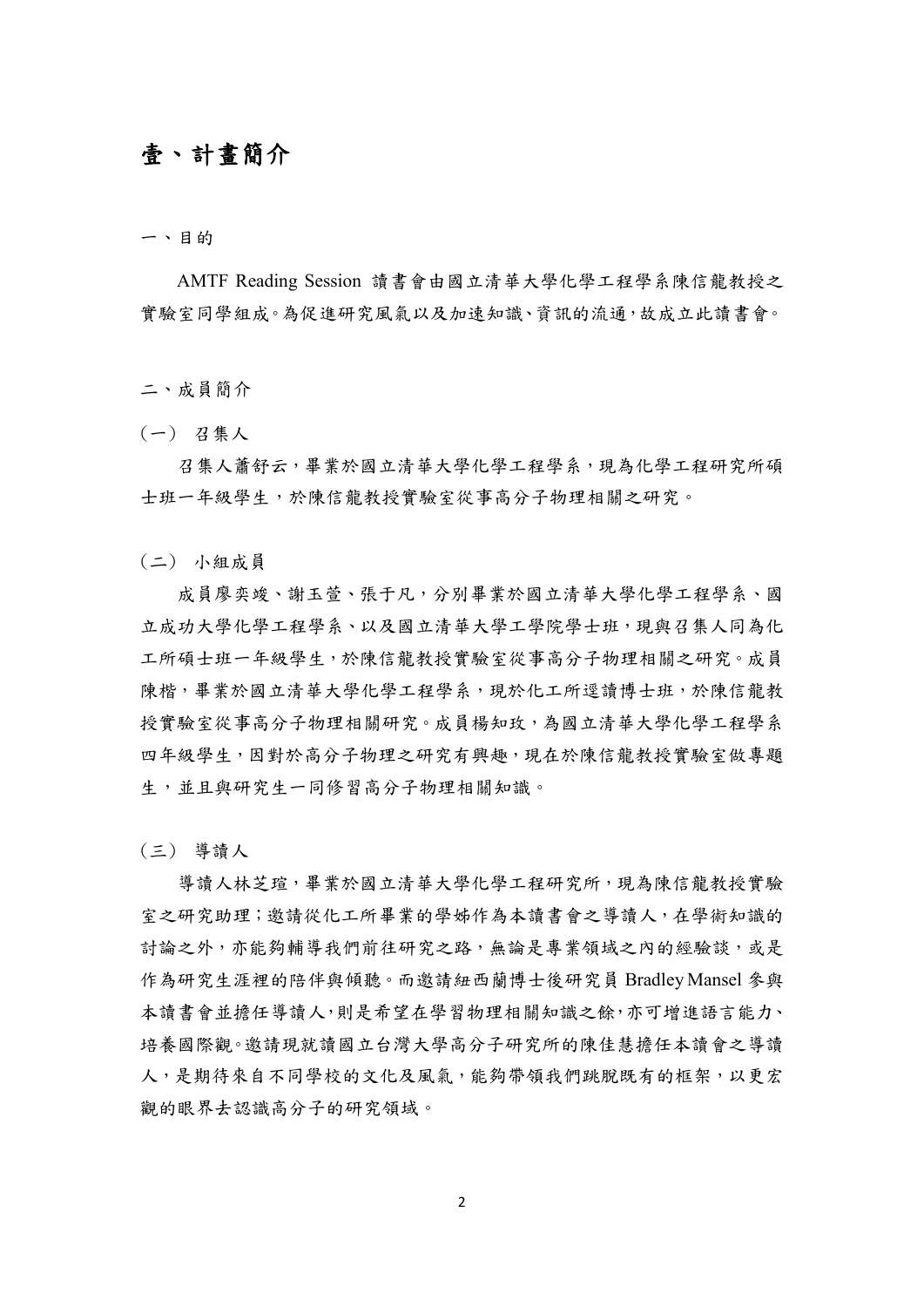<span id="page-3-0"></span>三、進度

<span id="page-3-1"></span>(一) 討論主題

對於高分子物理的研讀及討論,本讀書會從最基本的介紹出發,循序漸進地 進入較為艱澀的學術討論部分。本學期的討論內容分為以下四個主要的部份:

- 1. Some Basis Concepts of Macromolecules
- 2. Conformational Statistics of a Single Chain
- 3. Thermodynamics of Polymer Solutions
- 4. Rubber Elasticity
- <span id="page-3-2"></span>(二) 讀書會時間及地點

本讀書會始於中華民國 106 年 10 月 6 日,止於中華民國 106 年 12 月 1 日。 集會時間定於每週五中午12時至下午2時,於化工館701室進行討論。

<span id="page-3-3"></span>四、進行方式

成員拿到當週討論主題的相關講義後,以三十分鐘迅速的瀏覽講義內容;而 後,導讀人以三十分鐘左右之時間簡報當週的討論主題;剩餘的六十分鐘,成員 輪流,各自提出兩個以上的問題,讓所有成員互相討論,並由導讀人作為引導人, 指引成員往正確的方向進行論證。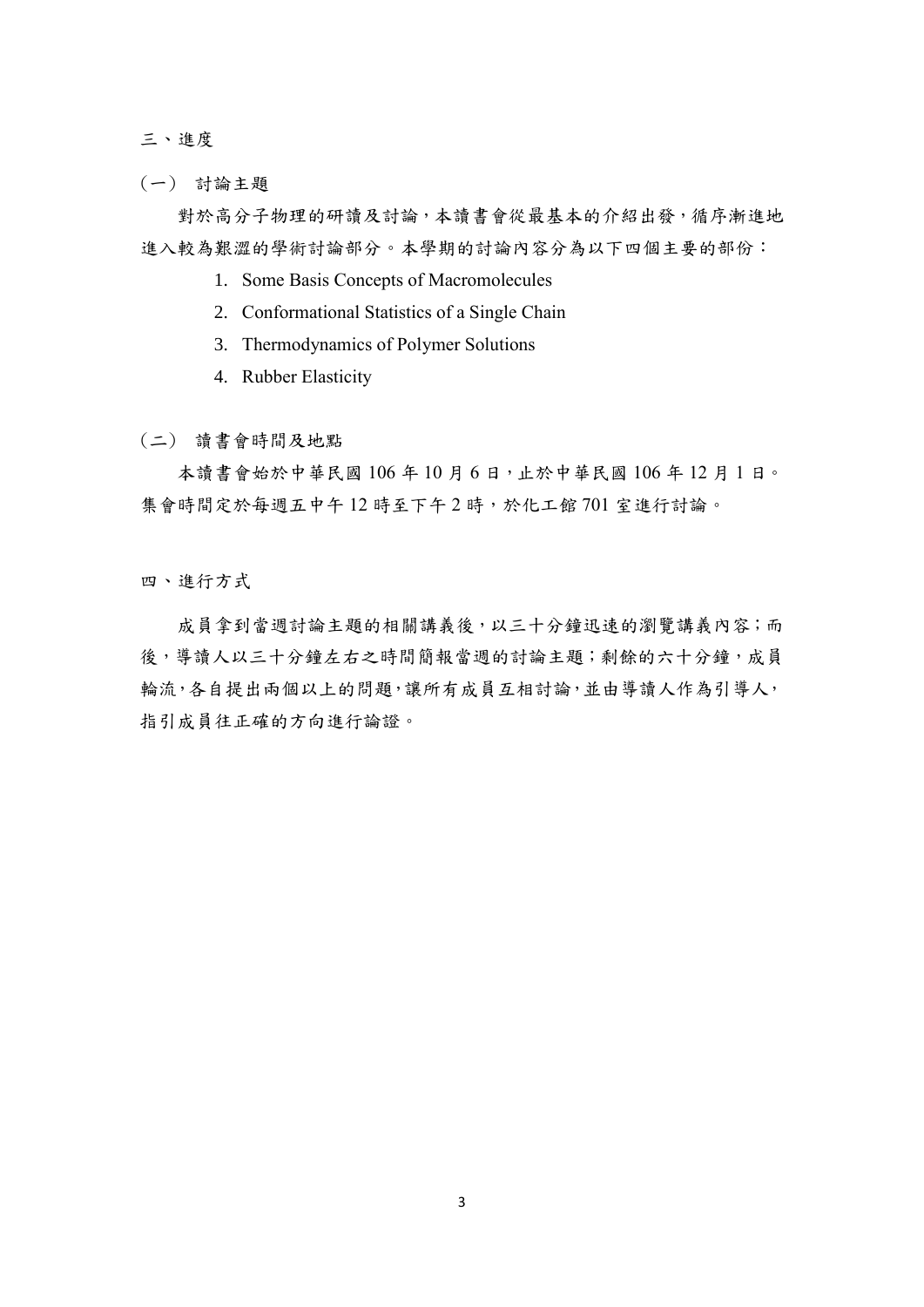## <span id="page-4-0"></span>貳、 讀書會內容

Polymer means macromolecules; it combines by lot of monomers so it must has high molecular weight. Polymers have many classifications depending on different method of monomer combination, and it will influence physics properties of polymers. Therefore, how to control it such as blending, condensation, quenching and annealing is that we are interested in. Different polymer has different processing, so there are a lot of knowledge we have to learn and practice to use the learning as the basis of our research.

Conformation means the structure, shape, or status of something. Three types of bond conformations (*trans-*, *gauche-*, and *cis-*states) results from rotation of two atoms about a single bond. For polymer, which contains many molecule bonds, it is hard to distinguish the conformations between different atoms. Therefore, chemist used to express the conformation of a polymer chain as "end-to-end distance (notated as *r*)" or "radius of gyration (notated as  $R_g$ )". The ideal polymer chain model is the "freely" jointed chain" in vacuum and Kuhn proposed a concept for the "real" polymer chain in vacuum. For non-linear polymer chains, *r* is hard to define and characterize. Therefore, we then resort to the expression of  $R_g$  in the characterization of conformation of nonlinear polymer chains.

To derive the distribution of polymer chain, we should determine the entropy of the chain first. It is determined by calculating all probabilities of the position of the polymer chain will go. Furthermore, the same concept can help us obtain the 3-D freely jointed chain distribution. Finally, A typical question "What is the probability of finding the other end that is  $r$  away from origin?" We can find the answer by plotting  $W(r)dr$ vs. *r* (Fig.1).



Fig.1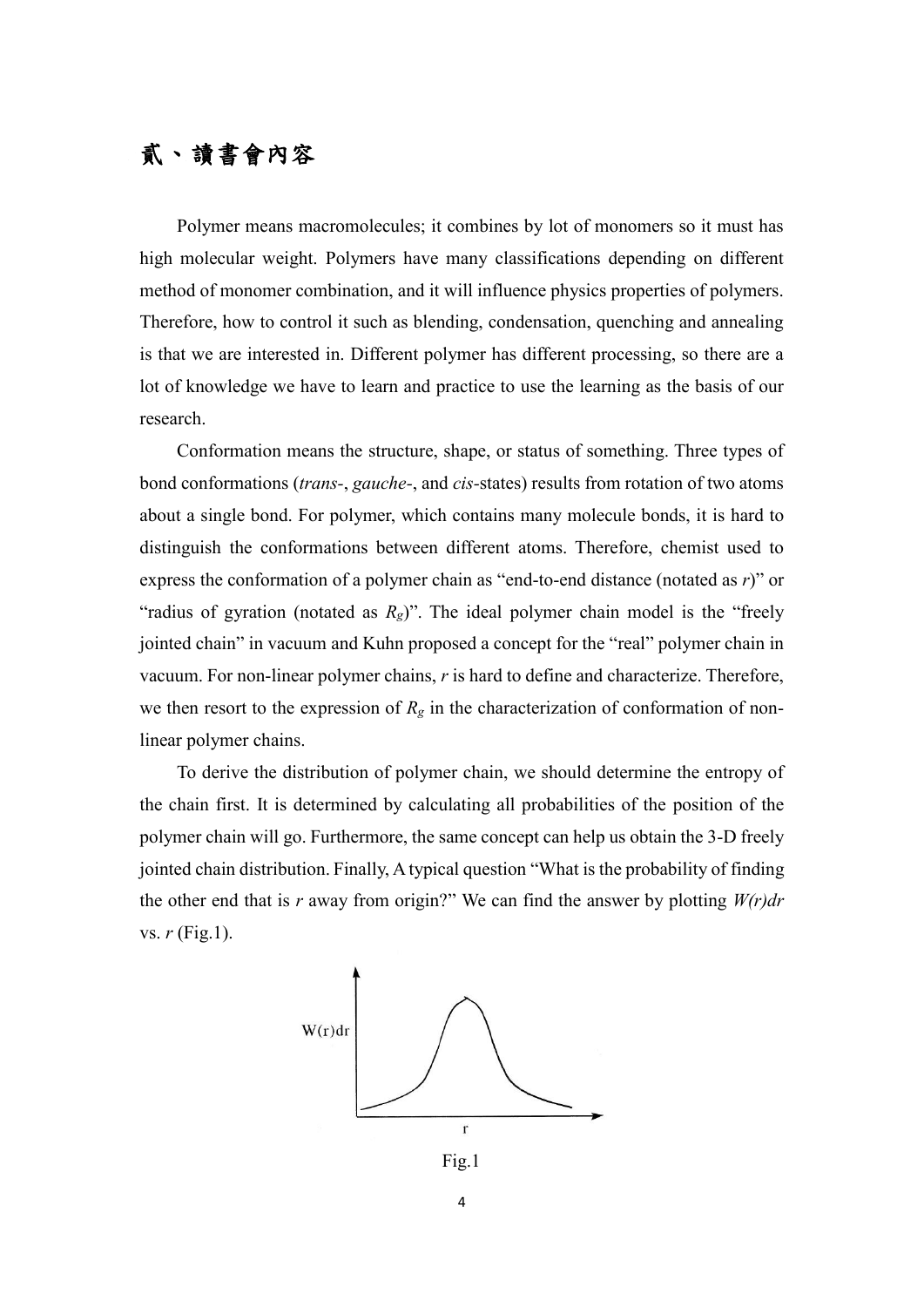The elasticity can be described by the classical thermodynamics. We can consider an upstretched polymer chain whose end-to-end distance is *r0*. We learned that *trans* and *gauche* states have lower energies, we can assume that in a polymer chain, the bond conformation is either in the *trans* state or in the *gauche* state. Finally, we can use the coordination transformation method to set up the conformation of polymer. We consider a simple case called "independent bond rotation" which means that the rotation of each bond is independent, that is, the conformation of a bond is independent of the conformation of its preceding bond. In reality, it is impossible to have a single chain in vacuum situation, so  $\langle r^2 \rangle$  of the molecules may be effected by *inter-* and *intra*molecular interactions.

Flory-Huggins Theory (F-H theory) is a lattice theory for polymer solution. This theory takes into account that solute and solvent molecules may be of very different sizes (Fig.2). If we want to discuss the behavior in dilute solution, Flory-Krigbaum Theory (F-K theory) should be introduced. Different from F-H theory, F-K theory considers excluded volume effect and no interaction between polymer coils. Another issue in polymer solution is its phase diagram. Different volume fraction with various temperatures can build the phase diagram as shown at Fig.3.



Fig.2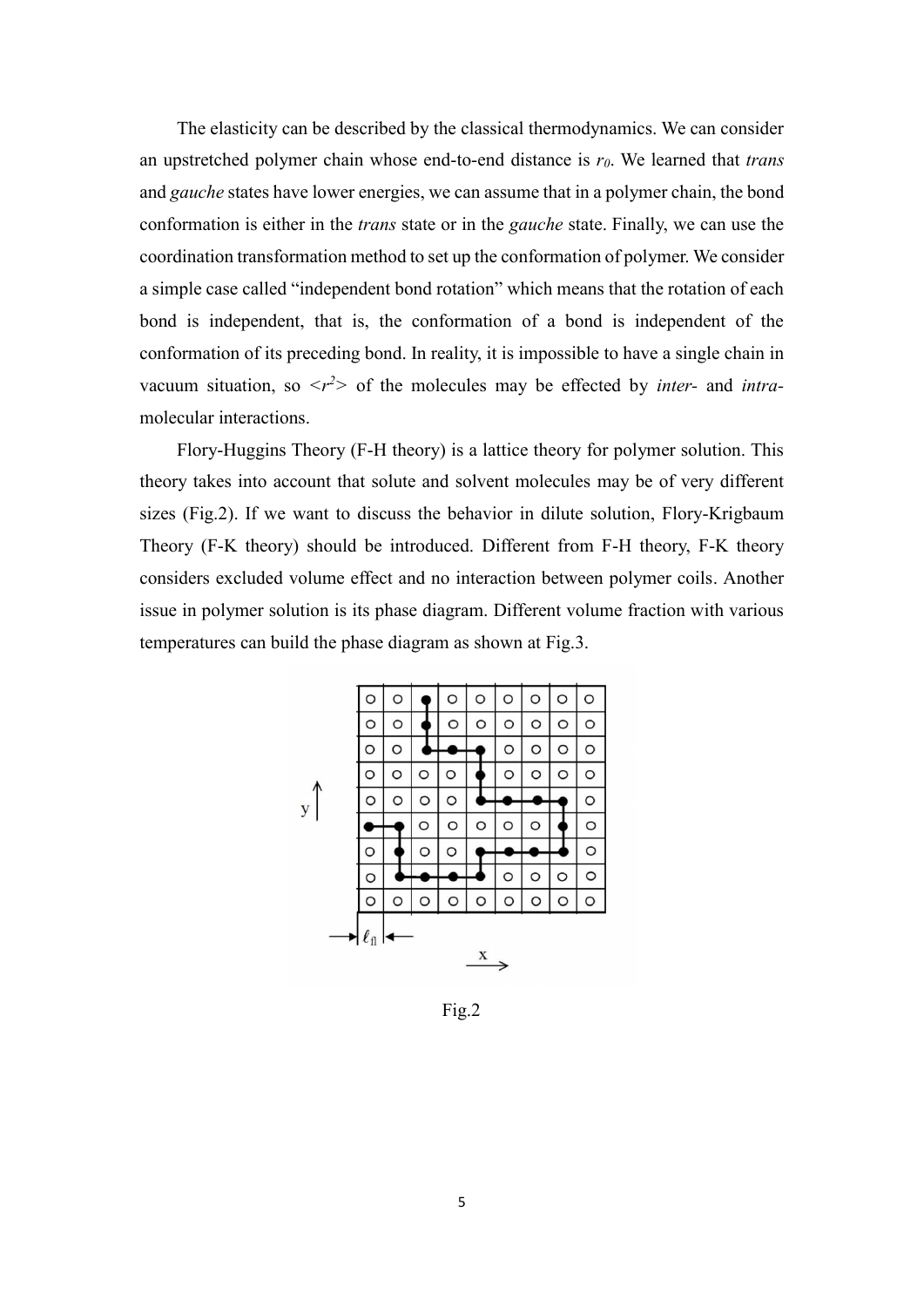

Fig.3

A rubber band can be stretched to several times its original length, and when the force is released, the rubber band will return to its original length. This elastic behavior of rubbers is called "rubber elasticity". Because when we stretch a metal, the distance of separation between the atoms will be increased, and the interaction energy is increased. The elasticity of metals is "energetic in origin". The elasticity of polymer chains is "entropic in origin". The three essential conditions for rubber elasticity are (a) the chain between two crosslinkages (*i.e.* the network chain) should be long enough; (b) the chains can be neither crystalline nor glassy; (c) permanent network architecture. Although the rubber elasticity is primarily entropic in origin, there is still a small contribution from the energy. In a real network, defects may exist, and hence the number of network chains contributing to the elasticity (effective chains) is less than the total number of chains.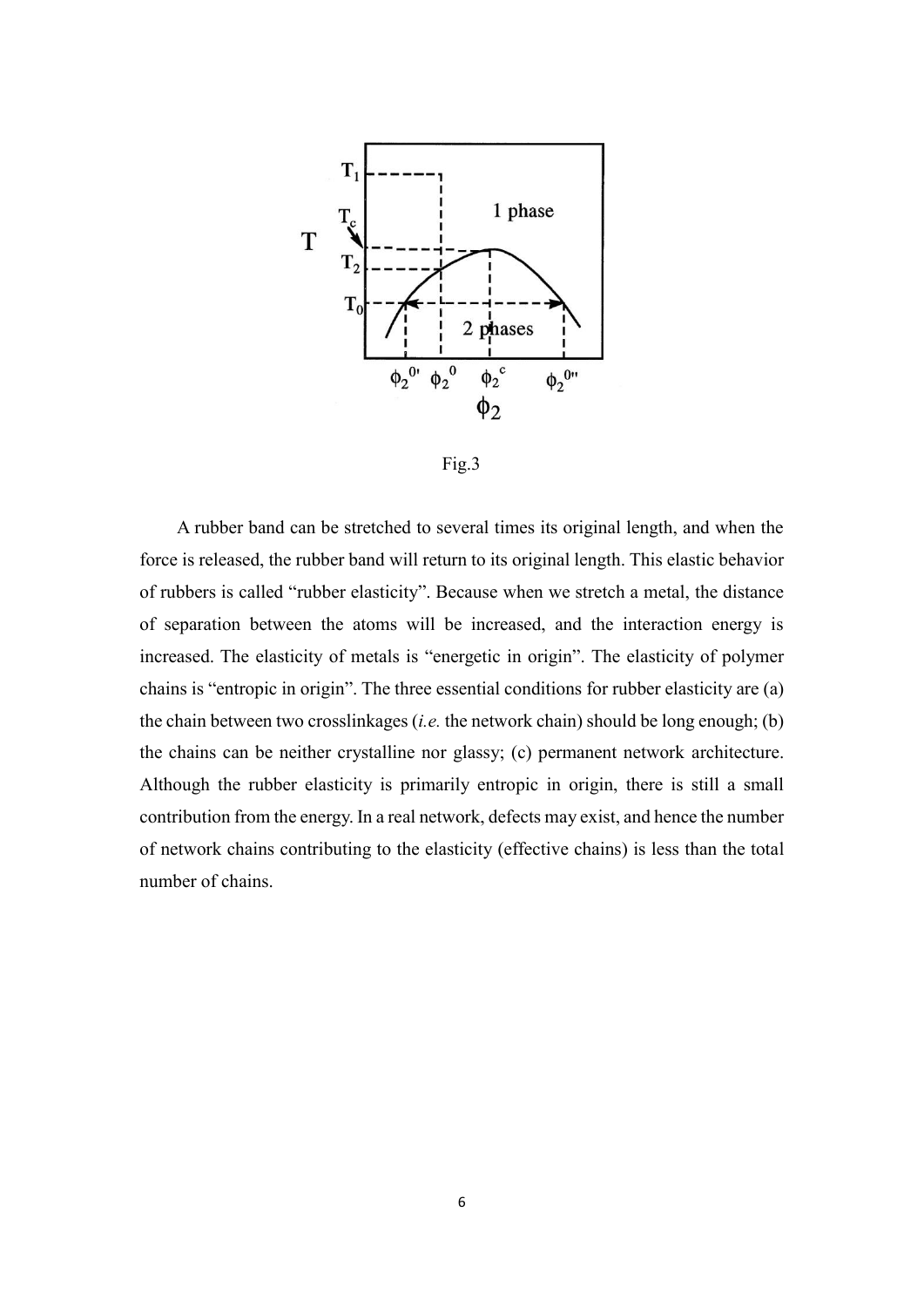#### <span id="page-7-0"></span>參、 總心得感想

所謂「獨樂樂不如眾樂樂」,這個學期號召大家參加讀書會,一同討論高分 子物理的基礎知識,比起獨自坐在書桌前捉起教課書埋頭苦讀,的確更有效率、 也使得學習的過程變得有趣。處於忙碌而且較為枯燥的研究所日常,實驗室的我 們時常會專注於自己的研究領域,而忽略了一同討論、一同學習進步的重要。雖 然讀書會只有短短的兩個半月,不過我想,我們已經養成了相互學習的習慣,除 此之外,也訓練我們表達自己的意見以及用他人可以理解的方式闡述己見的能力, 這都是在參與讀書會之前沒有預想到的意外的收穫!

蕭舒云

這是我第二次跟同學組讀書會,每次的讀書會都是一個訓練自己課外學習的 機會,尤其是這次的讀書會是以研究室為單位參與的,對於研究上更有實質上的 幫助,大家一起研究實驗室的大課題「高分子物理」,比自己一個人鑽研有效率, 也更有動力,因為高分子物理對於我們來說都是大學沒接觸過的領域,透過同儕 間彼此互助,除了更增加實驗室的感情,也讓我們對於實驗研究能更快上手。 廖奕竣

第一次參與讀書會,體會到知識一個人吸收與所有人一起整合的不同。隨著 和同學們的對話,了解每個人對同一段文字理解的不同,進而吸收更多不同的想 法。因為實驗室研究與高分子物理相關,這學期一起讀了許多高分子物理的背景 知識,包括分子量分布與測定、熱力學性質、黏彈性等等。其中牽涉到很多過去 物理化學學過的知識和較複雜的推導計算,在大家的討論下,理解速度快了許多! 謝謝學校有這樣的資源可以增加實驗室同學的向心力及團隊合作,這學期的讀書 會使我收穫良多!

謝玉萱

7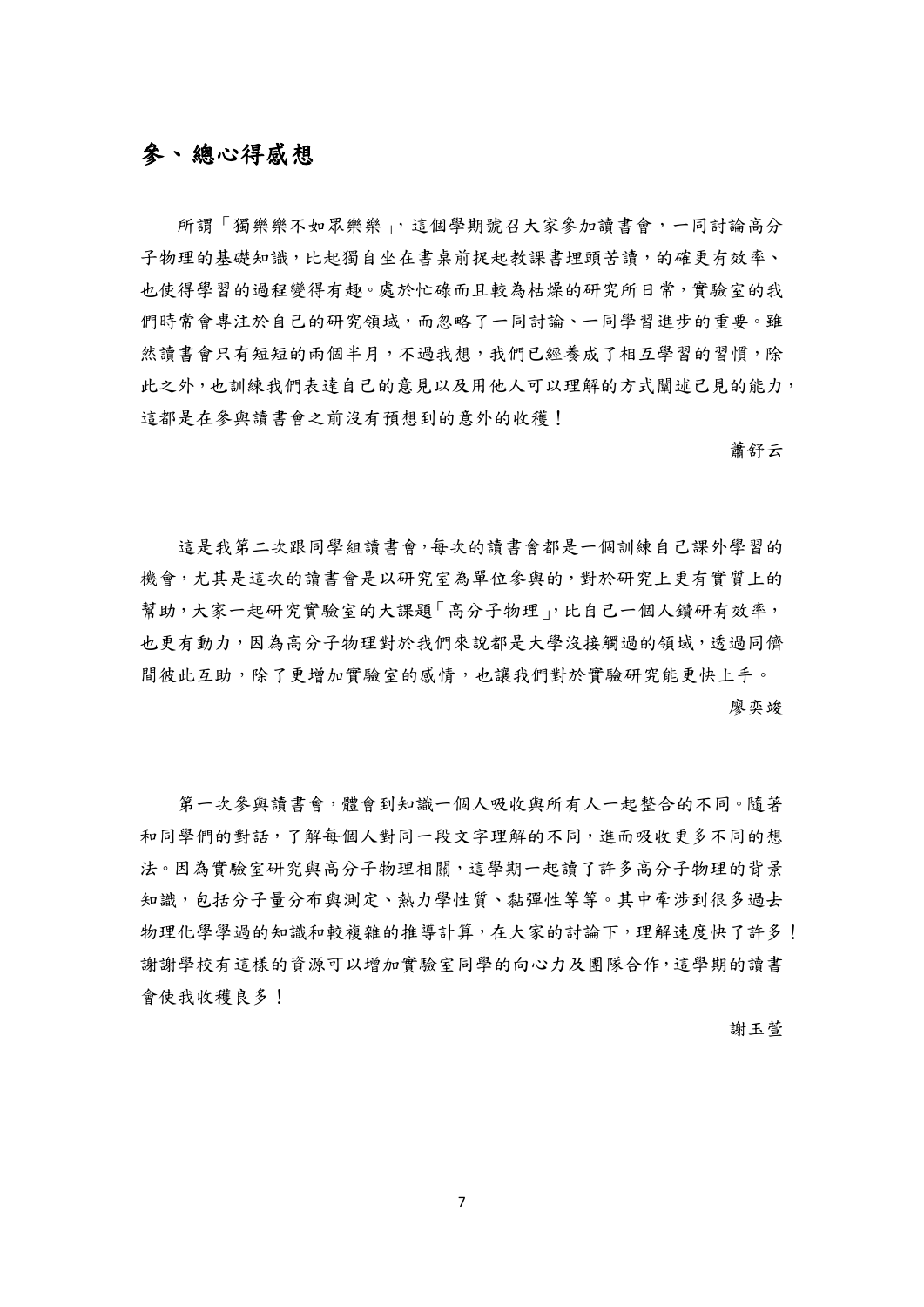這次讀書會的閱讀書籍內容是我原本沒有學習過的高分子物理,經過這學期 讀書會的討論以及閱讀,讓我更加理解高分子物理的原理。每次讀書會都記錄了 我們討論內容的精華,讓我每次回去看到就可以複習每個單元的內容,這次讀書 會也可以精進在實驗分析上的理論建立,可以理解一些像是高分子彈性以及熱力 學的原理及結果。透過這次讀書會也讓我們碩一的新生們更加可以合作討論,對 未來我們做研究方面很有幫助。希望之後大家可以延續這讀書會的精神繼續研究 下去

張于凡

對於剛進入高分子物理實驗室的我們來說,除了念參考文獻以外,最重要的 就是從課本當中獲取知識,不過就憑自己的能力要讀懂整本課本是非常困難的。 有了這次讀書會的機會,我們請來了三位也在高分子領域研究的導讀人,以本書 作為輔助傳授我們高分子物理的知識,並且與讀書會的成員們一同討論,使我們 能夠順利地讀懂這本書,並且能在遇到問題時迅速地得到解答。經過了這次的讀 書會經驗,我對高分子物理有了更深更廣的了解,並且學到與朋友、同學一起學 習、成長的方法,是個很難得的體驗。

陳楷

在大三寒假,進入了由陳信龍教授所帶領的高分子物理實驗室進行專題研究, 雖然在學期間以及寒、暑假進行許多高分子物理相關的實驗和研究,但由於大學 部並無相關課程,因此在高分子物理相關領域的基礎知識非常的不足。在因緣際 會下,我於 106 學年度第一學期開學後不久便加入了讀書會"AMTF Reading Session",向學長姐和導讀人學習高分子分析相關的基礎知識及其應用,在這次 的讀書會中,我學習到研究、分析的技巧以及實驗的方法,例如儀器的操作方式 和數據的處理……等。相信這次讀書會所學習的事物,將會對日後研究的進行有 非常大的幫助。

楊知玫

8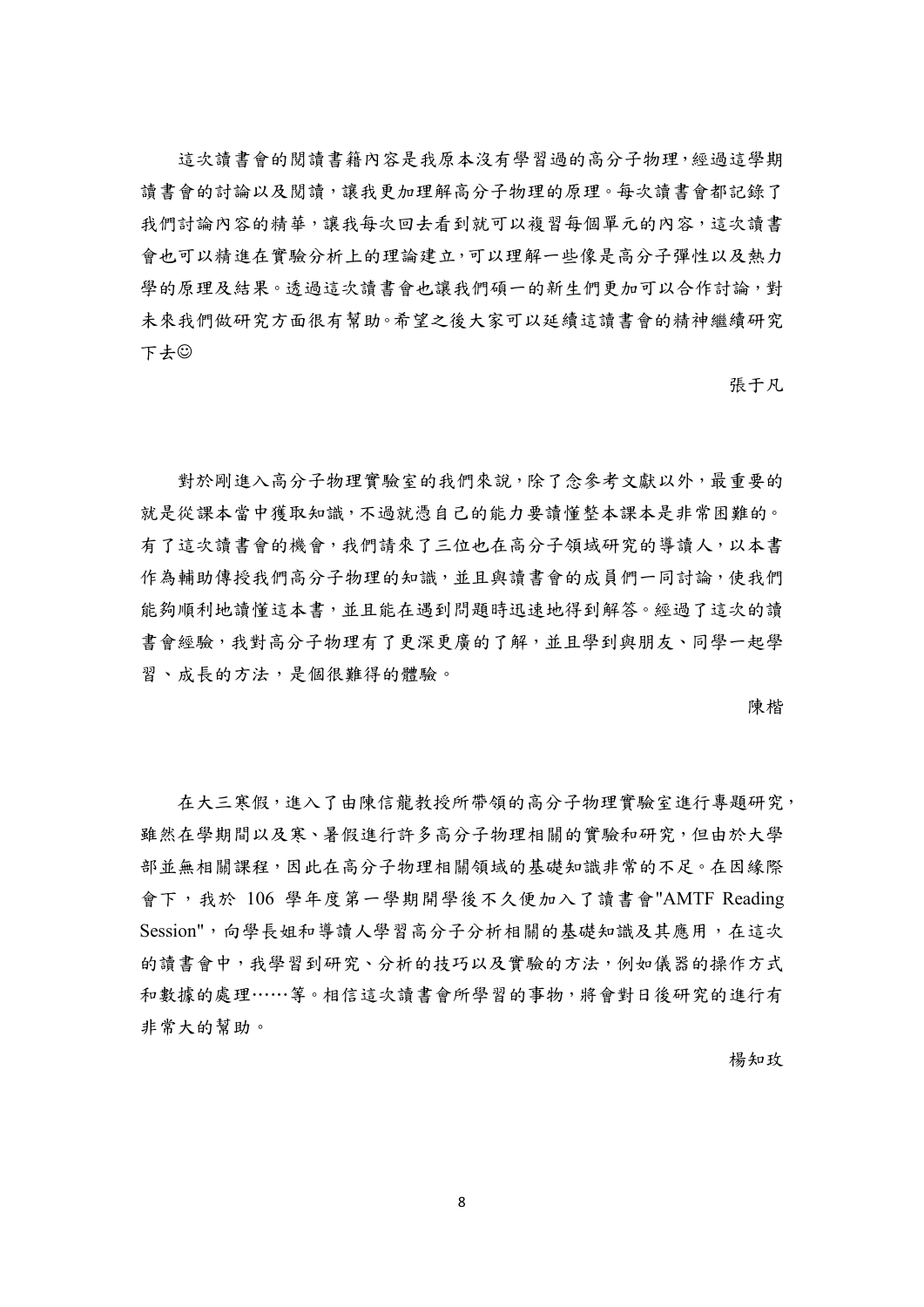# <span id="page-9-0"></span>肆、評量

|        | 評量對象           |                |                |                |                |                |                |  |  |
|--------|----------------|----------------|----------------|----------------|----------------|----------------|----------------|--|--|
| 評量者    | 蕭舒云            | 廖奕竣            | 謝玉萱            | 張于凡            | 楷<br>陳         | 楊知玫            | 總體<br>評分       |  |  |
| 蕭舒云    | $\overline{4}$ | $\overline{4}$ | $\overline{4}$ | $\overline{4}$ | $\overline{4}$ | $\overline{4}$ | $\overline{4}$ |  |  |
| 廖奕竣    | 5              | 3              | 5              | 5              | 5              | 5              | 5              |  |  |
| 謝玉萱    | 5              | 5              | 5              | 5              | 5              | 5              | 5              |  |  |
| 張于凡    | 5              | $\overline{4}$ | $\overline{4}$ | $\overline{4}$ | $\overline{4}$ | $\overline{4}$ | 5              |  |  |
| 陳<br>楷 | 5              | $\overline{4}$ | $\overline{4}$ | $\overline{4}$ | $\overline{4}$ | $\overline{4}$ | 5              |  |  |
| 楊知玫    | 5              | 5              | 5              | 5              | 5              | 5              | 5              |  |  |
| 平均     | 4.8            | 4.2            | 4.5            | 4.5            | 4.5            | 4.5            | 4.8            |  |  |

註:分數從 1 到 5 分之間作評量,5 分為最佳。